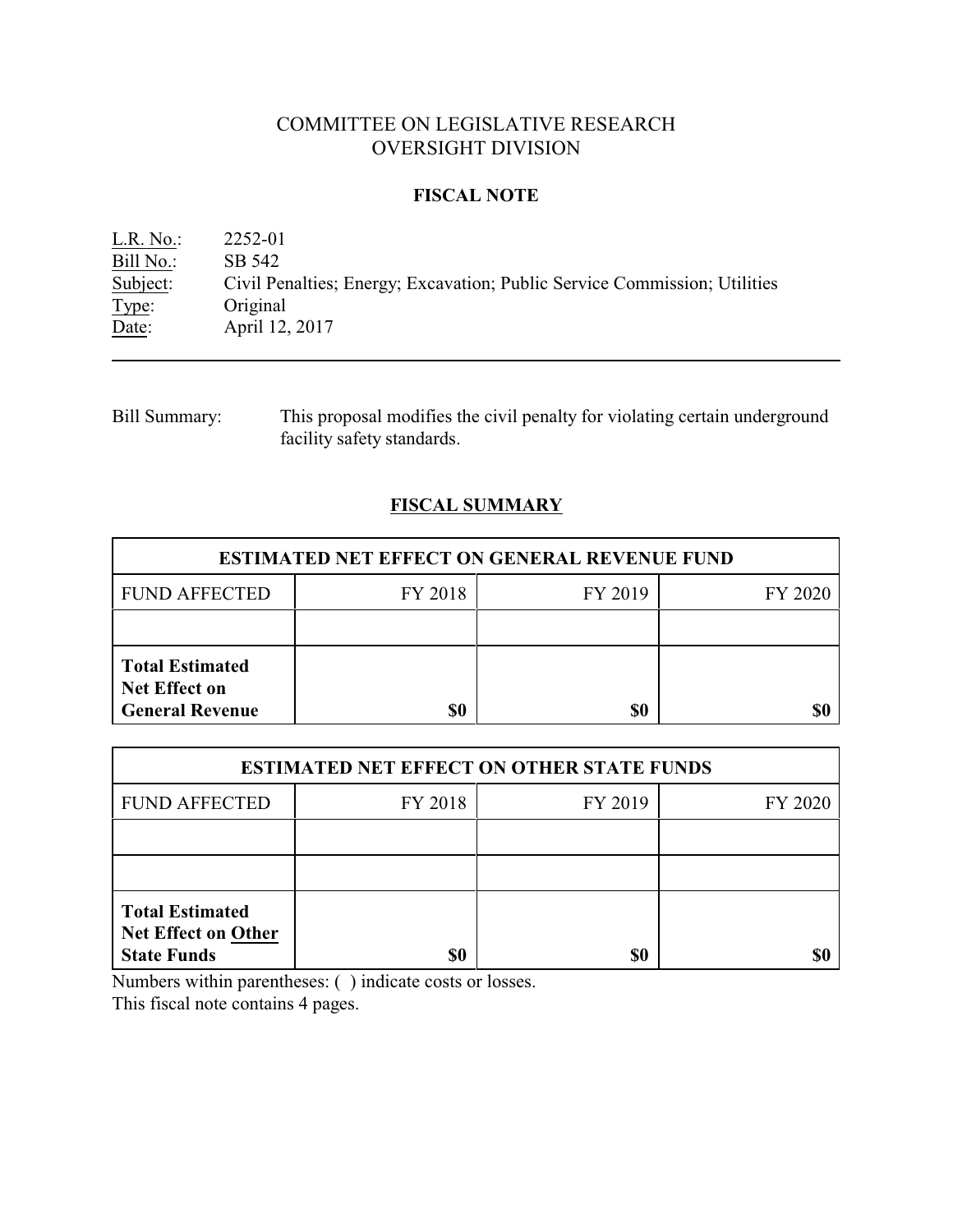L.R. No. 2252-01 Bill No. SB 542 Page 2 of 4 April 12, 2017

| <b>ESTIMATED NET EFFECT ON FEDERAL FUNDS</b>                        |         |         |         |  |
|---------------------------------------------------------------------|---------|---------|---------|--|
| <b>FUND AFFECTED</b>                                                | FY 2018 | FY 2019 | FY 2020 |  |
|                                                                     |         |         |         |  |
|                                                                     |         |         |         |  |
| <b>Total Estimated</b><br>Net Effect on All<br><b>Federal Funds</b> | \$0     | \$0     |         |  |

| <b>ESTIMATED NET EFFECT ON FULL TIME EQUIVALENT (FTE)</b>    |         |         |         |  |
|--------------------------------------------------------------|---------|---------|---------|--|
| <b>FUND AFFECTED</b>                                         | FY 2018 | FY 2019 | FY 2020 |  |
|                                                              |         |         |         |  |
|                                                              |         |         |         |  |
| <b>Total Estimated</b><br><b>Net Effect on</b><br><b>FTE</b> |         |         |         |  |

 $\Box$  Estimated Net Effect (expenditures or reduced revenues) expected to exceed \$100,000 in any of the three fiscal years after implementation of the act.

| <b>ESTIMATED NET EFFECT ON LOCAL FUNDS</b>            |     |     |     |  |
|-------------------------------------------------------|-----|-----|-----|--|
| FY 2018<br><b>FUND AFFECTED</b><br>FY 2019<br>FY 2020 |     |     |     |  |
| <b>Local Government</b>                               | \$0 | \$0 | \$0 |  |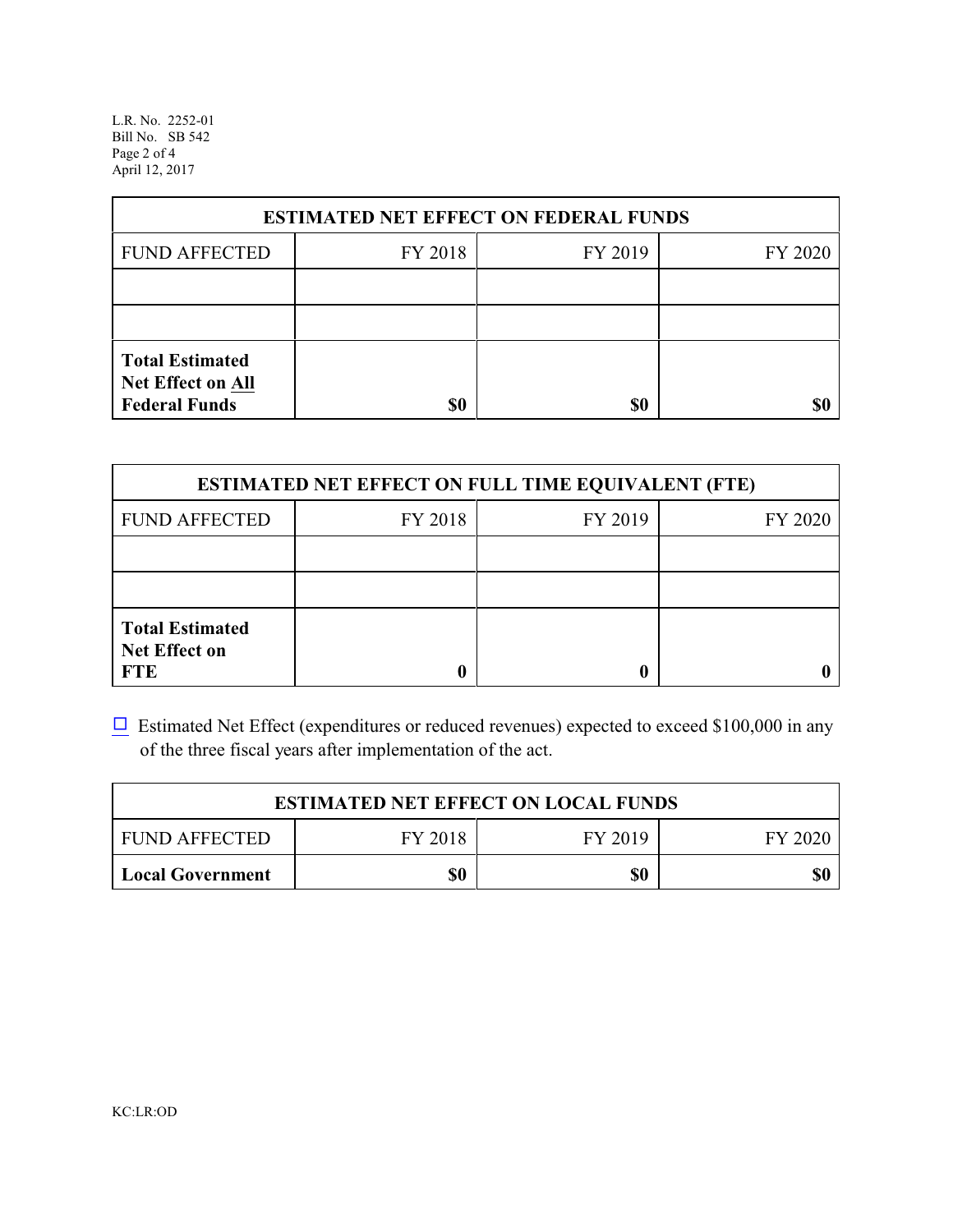L.R. No. 2252-01 Bill No. SB 542 Page 3 of 4 April 12, 2017

#### **FISCAL ANALYSIS**

#### **ASSUMPTION**

Officials from the **Department of Economic Development (Public Service Commission**, the **Office of Public Counsel** and the **Division of Energy)** and the **Missouri Department of Transportation** assume this proposal will have no fiscal impact on their organizations.

Officials from the **Attorney General's Office** did not respond to our request for fiscal impact.

| FISCAL IMPACT - State Government | FY 2018<br>$(10 \text{ Mo.})$ | FY 2019    | FY 2020                       |
|----------------------------------|-------------------------------|------------|-------------------------------|
|                                  | $\underline{\underline{\$0}}$ | <u>\$0</u> | $\underline{\underline{\$0}}$ |
| FISCAL IMPACT - Local Government | FY 2018<br>$(10 \text{ Mo.})$ | FY 2019    | FY 2020                       |
|                                  | <u>\$0</u>                    | <u>\$0</u> | <u>\$0</u>                    |

#### FISCAL IMPACT - Small Business

No direct fiscal impact to small businesses would be expected as a result of this proposal.

#### FISCAL DESCRIPTION

The proposed legislation appears to have no direct fiscal impact.

This legislation is not federally mandated, would not duplicate any other program and would not require additional capital improvements or rental space.